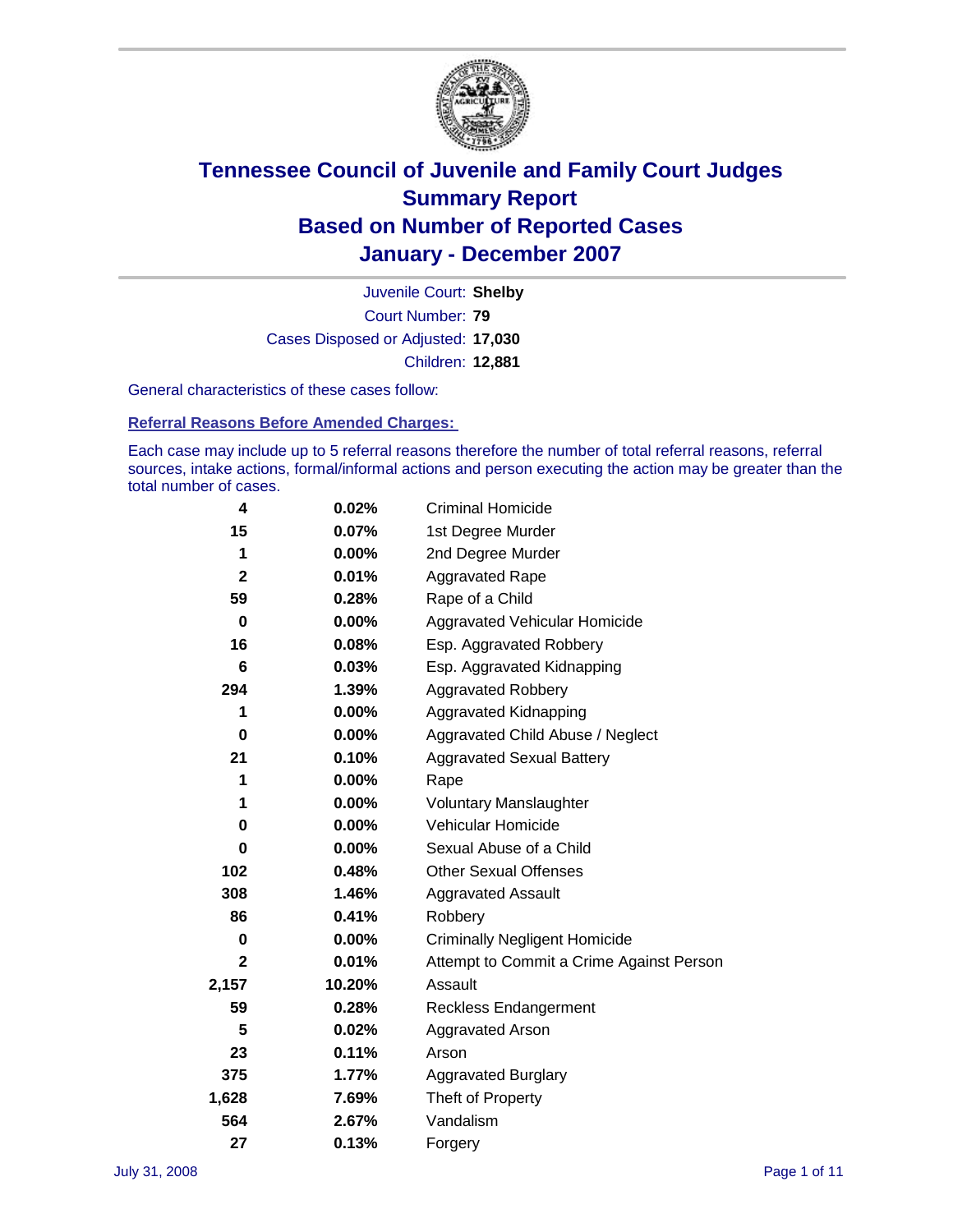

Court Number: **79** Juvenile Court: **Shelby** Cases Disposed or Adjusted: **17,030** Children: **12,881**

#### **Referral Reasons Before Amended Charges:**

Each case may include up to 5 referral reasons therefore the number of total referral reasons, referral sources, intake actions, formal/informal actions and person executing the action may be greater than the total number of cases.

| 0            | 0.00%  | <b>Worthless Checks</b>                                     |
|--------------|--------|-------------------------------------------------------------|
| 13           | 0.06%  | Illegal Possession / Fraudulent Use of Credit / Debit Cards |
| 266          | 1.26%  | <b>Burglary</b>                                             |
| 40           | 0.19%  | Unauthorized Use of a Vehicle                               |
| 8            | 0.04%  | <b>Cruelty to Animals</b>                                   |
| 269          | 1.27%  | Sale of Controlled Substances                               |
| 200          | 0.95%  | <b>Other Drug Offenses</b>                                  |
| 817          | 3.86%  | Possession of Controlled Substances                         |
| 139          | 0.66%  | <b>Criminal Attempt</b>                                     |
| 149          | 0.70%  | Carrying Weapons on School Property                         |
| 250          | 1.18%  | Unlawful Carrying / Possession of a Weapon                  |
| 296          | 1.40%  | <b>Evading Arrest</b>                                       |
| $\mathbf{2}$ | 0.01%  | Escape                                                      |
| 41           | 0.19%  | Driving Under Influence (DUI)                               |
| 271          | 1.28%  | Possession / Consumption of Alcohol                         |
| 175          | 0.83%  | Resisting Stop, Frisk, Halt, Arrest or Search               |
| 72           | 0.34%  | <b>Aggravated Criminal Trespass</b>                         |
| 34           | 0.16%  | Harassment                                                  |
| 0            | 0.00%  | Failure to Appear                                           |
| 0            | 0.00%  | Filing a False Police Report                                |
| 2            | 0.01%  | <b>Criminal Impersonation</b>                               |
| 2,902        | 13.72% | <b>Disorderly Conduct</b>                                   |
| 852          | 4.03%  | <b>Criminal Trespass</b>                                    |
| 243          | 1.15%  | <b>Public Intoxication</b>                                  |
| 32           | 0.15%  | Gambling                                                    |
| 1,159        | 5.48%  | Traffic                                                     |
| 32           | 0.15%  | Local Ordinances                                            |
| 0            | 0.00%  | Violation of Wildlife Regulations                           |
| 119          | 0.56%  | Contempt of Court                                           |
| 105          | 0.50%  | Violation of Probation                                      |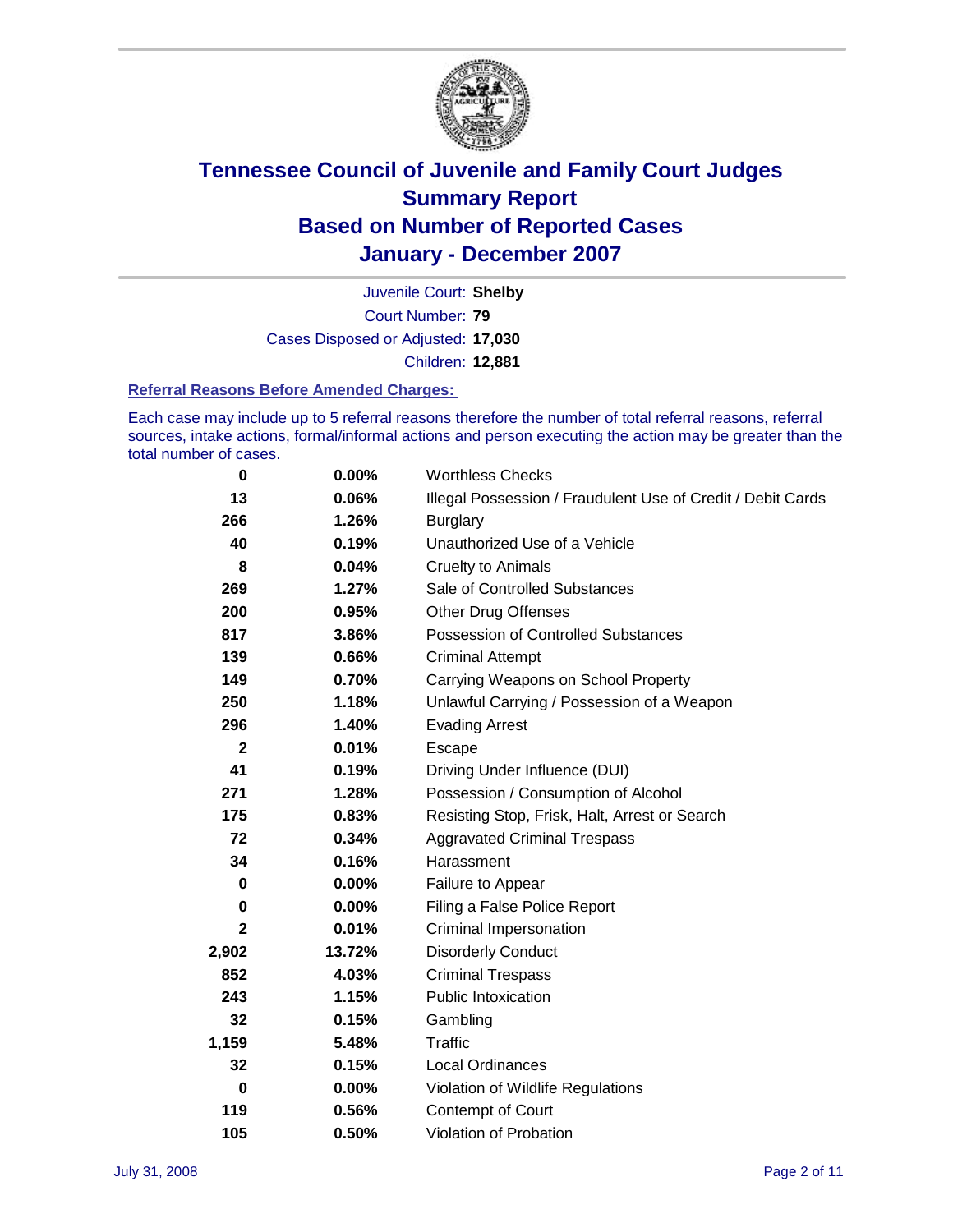

Court Number: **79** Juvenile Court: **Shelby** Cases Disposed or Adjusted: **17,030** Children: **12,881**

#### **Referral Reasons Before Amended Charges:**

Each case may include up to 5 referral reasons therefore the number of total referral reasons, referral sources, intake actions, formal/informal actions and person executing the action may be greater than the total number of cases.

| 21,157   | 100.00% | <b>Total Referrals</b>                 |
|----------|---------|----------------------------------------|
| 1,091    | 5.16%   | Other                                  |
| $\Omega$ | 0.00%   | <b>Consent to Marry</b>                |
| 0        | 0.00%   | <b>Request for Medical Treatment</b>   |
| $\bf{0}$ | 0.00%   | <b>Child Support</b>                   |
| 0        | 0.00%   | Paternity / Legitimation               |
| 287      | 1.36%   | Visitation                             |
| 368      | 1.74%   | Custody                                |
| 0        | 0.00%   | <b>Foster Care Review</b>              |
| 1,453    | 6.87%   | <b>Administrative Review</b>           |
| 0        | 0.00%   | <b>Judicial Review</b>                 |
| 0        | 0.00%   | Violation of Informal Adjustment       |
| $\bf{0}$ | 0.00%   | <b>Violation of Pretrial Diversion</b> |
| 186      | 0.88%   | <b>Termination of Parental Rights</b>  |
| 1,681    | 7.95%   | Dependency / Neglect                   |
| $\bf{0}$ | 0.00%   | <b>Physically Abused Child</b>         |
| $\bf{0}$ | 0.00%   | <b>Sexually Abused Child</b>           |
| 906      | 4.28%   | Violation of Curfew                    |
| 55       | 0.26%   | Violation of a Valid Court Order       |
| 193      | 0.91%   | Possession of Tobacco Products         |
| 35       | 0.17%   | Out-of-State Runaway                   |
| 221      | 1.04%   | In-State Runaway                       |
| 435      | 2.06%   | Truancy                                |
| $\bf{0}$ | 0.00%   | Unruly Behavior                        |
| 1        | 0.00%   | Violation of Aftercare                 |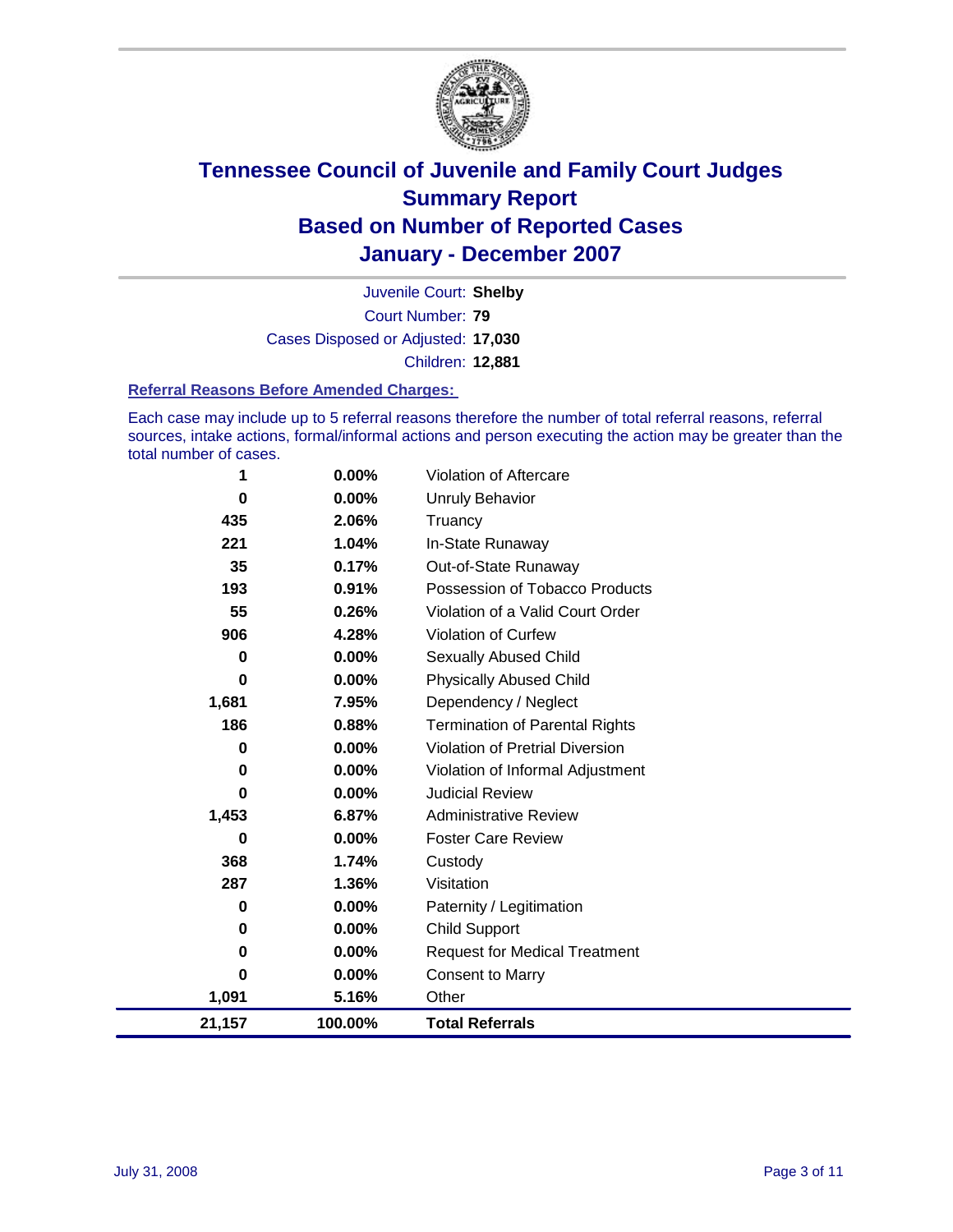

|                            |                                    | Juvenile Court: Shelby            |  |  |  |  |
|----------------------------|------------------------------------|-----------------------------------|--|--|--|--|
| Court Number: 79           |                                    |                                   |  |  |  |  |
|                            | Cases Disposed or Adjusted: 17,030 |                                   |  |  |  |  |
|                            |                                    | Children: 12,881                  |  |  |  |  |
| <b>Referral Sources: 1</b> |                                    |                                   |  |  |  |  |
| 16,360                     | 77.33%                             | Law Enforcement                   |  |  |  |  |
| 3,340                      | 15.79%                             | Parents                           |  |  |  |  |
| 0                          | $0.00\%$                           | <b>Relatives</b>                  |  |  |  |  |
| 0                          | 0.00%                              | Self                              |  |  |  |  |
| 390                        | 1.84%                              | School                            |  |  |  |  |
| 0                          | 0.00%                              | <b>CSA</b>                        |  |  |  |  |
| 0                          | 0.00%                              | <b>DCS</b>                        |  |  |  |  |
| 0                          | 0.00%                              | <b>Other State Department</b>     |  |  |  |  |
| 0                          | 0.00%                              | <b>District Attorney's Office</b> |  |  |  |  |
| 260                        | 1.23%                              | <b>Court Staff</b>                |  |  |  |  |
| 723                        | 3.42%                              | Social Agency                     |  |  |  |  |
| 15                         | 0.07%                              | <b>Other Court</b>                |  |  |  |  |
| 0                          | 0.00%                              | Victim                            |  |  |  |  |
| 0                          | 0.00%                              | Child & Parent                    |  |  |  |  |
| 0                          | $0.00\%$                           | Hospital                          |  |  |  |  |
| 0                          | $0.00\%$                           | Unknown                           |  |  |  |  |
| 69                         | 0.33%                              | Other                             |  |  |  |  |
| 21,157                     | 100.00%                            | <b>Total Referral Sources</b>     |  |  |  |  |

### **Age of Child at Referral: 2**

| 12,881      | 100.00% | <b>Total Child Count</b> |  |
|-------------|---------|--------------------------|--|
| $\mathbf 0$ | 0.00%   | Unknown / Not Reported   |  |
| 3           | 0.02%   | Ages 19 and Over         |  |
| 2,417       | 18.76%  | Ages 17 through 18       |  |
| 4,444       | 34.50%  | Ages 15 through 16       |  |
| 2,640       | 20.50%  | Ages 13 through 14       |  |
| 962         | 7.47%   | Ages 11 through 12       |  |
| 2,415       | 18.75%  | Ages 10 and Under        |  |
|             |         |                          |  |

<sup>1</sup> If different than number of Referral Reasons (21157), verify accuracy of your court's data.

<sup>2</sup> One child could be counted in multiple categories, verify accuracy of your court's data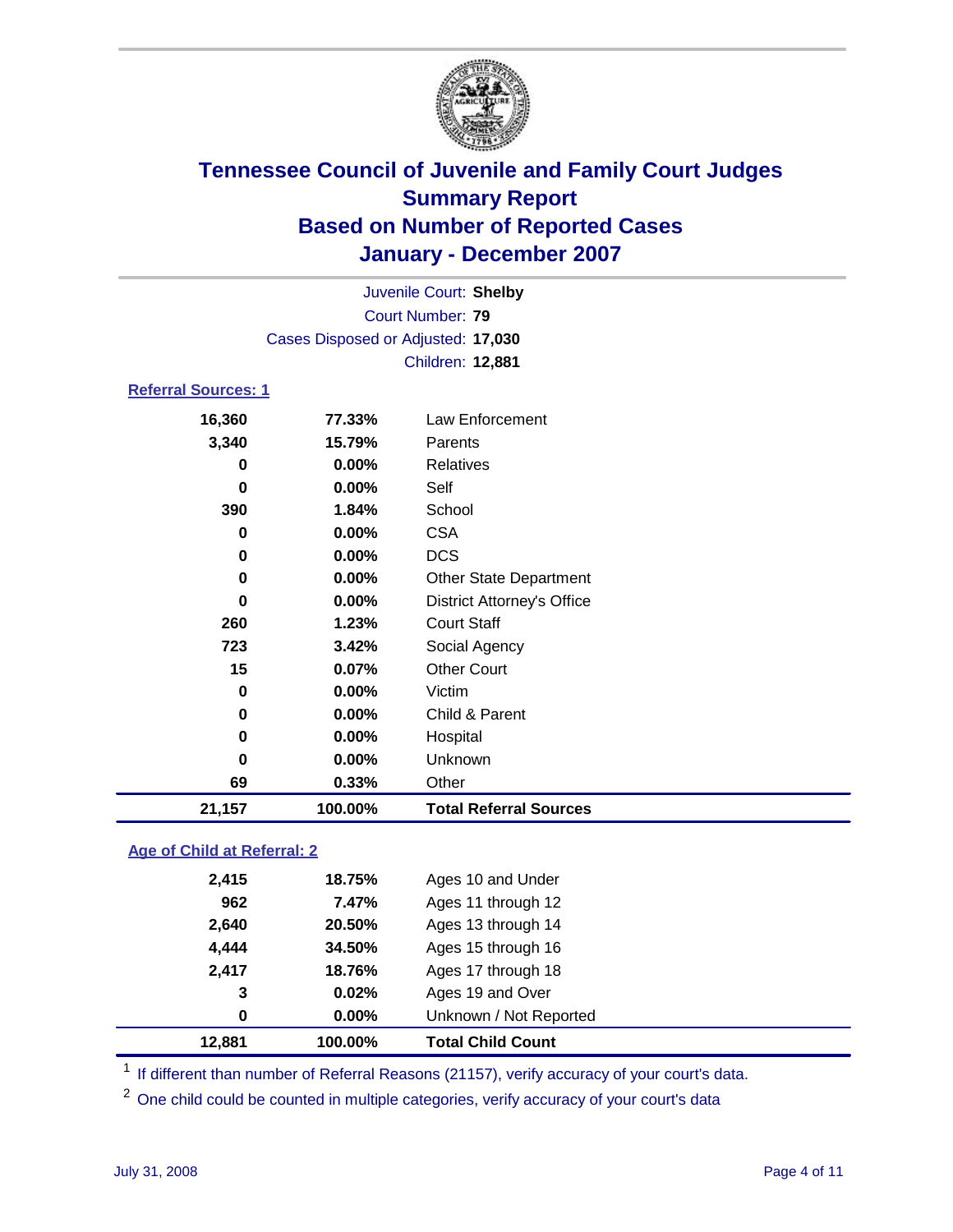

| Juvenile Court: Shelby                  |                                    |                          |  |  |
|-----------------------------------------|------------------------------------|--------------------------|--|--|
| Court Number: 79                        |                                    |                          |  |  |
|                                         | Cases Disposed or Adjusted: 17,030 |                          |  |  |
|                                         |                                    | Children: 12,881         |  |  |
| Sex of Child: 1                         |                                    |                          |  |  |
| 7,761                                   | 60.25%                             | Male                     |  |  |
| 5,120                                   | 39.75%                             | Female                   |  |  |
| $\bf{0}$                                | 0.00%                              | Unknown                  |  |  |
| 12,881                                  | 100.00%                            | <b>Total Child Count</b> |  |  |
| Race of Child: 1                        |                                    |                          |  |  |
| 1,978                                   | 15.36%                             | White                    |  |  |
| 10,500                                  | 81.52%                             | African American         |  |  |
| $\mathbf 2$                             | 0.02%                              | Native American          |  |  |
| 57                                      | 0.44%                              | Asian                    |  |  |
| 81                                      | 0.63%                              | Mixed                    |  |  |
| 263                                     | 2.04%                              | Unknown                  |  |  |
| 12,881                                  | 100.00%                            | <b>Total Child Count</b> |  |  |
| <b>Hispanic Origin: 1</b>               |                                    |                          |  |  |
| 263                                     | 2.04%                              | Yes                      |  |  |
| 12,618                                  | 97.96%                             | <b>No</b>                |  |  |
| $\mathbf 0$                             | 0.00%                              | Unknown                  |  |  |
| 12,881                                  | 100.00%                            | <b>Total Child Count</b> |  |  |
| <b>School Enrollment of Children: 1</b> |                                    |                          |  |  |
| 10,465                                  | 81.24%                             | Yes                      |  |  |
| 2,412                                   | 18.73%                             | No                       |  |  |
| 4                                       | 0.03%                              | Unknown                  |  |  |
| 12,881                                  | 100.00%                            | <b>Total Child Count</b> |  |  |

<sup>1</sup> One child could be counted in multiple categories, verify accuracy of your court's data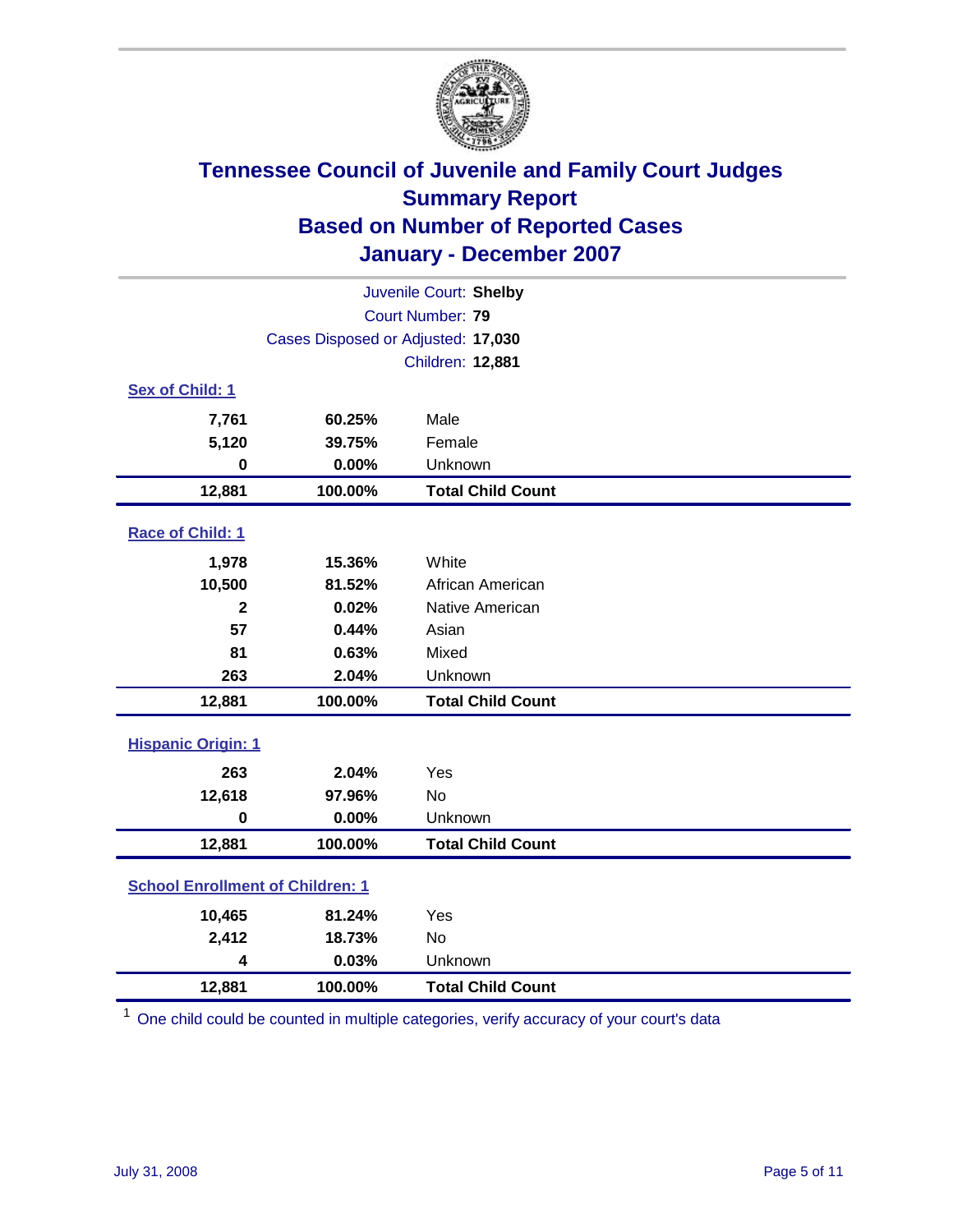

Court Number: **79** Juvenile Court: **Shelby** Cases Disposed or Adjusted: **17,030** Children: **12,881**

### **Living Arrangement of Child at Time of Referral: 1**

| 12,881 | 100.00%  | <b>Total Child Count</b>     |
|--------|----------|------------------------------|
| 263    | 2.04%    | Other                        |
| 147    | 1.14%    | <b>Unknown</b>               |
| 9      | $0.07\%$ | Independent                  |
| 32     | 0.25%    | In an Institution            |
| 15     | 0.12%    | In a Residential Center      |
| 65     | $0.50\%$ | In a Group Home              |
| 388    | $3.01\%$ | With Foster Family           |
| 0      | $0.00\%$ | <b>With Adoptive Parents</b> |
| 2,546  | 19.77%   | <b>With Relatives</b>        |
| 959    | 7.45%    | <b>With Father</b>           |
| 6,633  | 51.49%   | With Mother                  |
| 533    | 4.14%    | With Mother and Stepfather   |
| 127    | 0.99%    | With Father and Stepmother   |
| 1,164  | 9.04%    | With Both Biological Parents |
|        |          |                              |

#### **Type of Detention: 2**

| 17,030 | 100.00%  | <b>Total Detention Count</b> |  |
|--------|----------|------------------------------|--|
| 0      | $0.00\%$ | Other                        |  |
| 12,661 | 74.35%   | Does Not Apply               |  |
| 0      | $0.00\%$ | <b>Unknown</b>               |  |
| 0      | $0.00\%$ | <b>Psychiatric Hospital</b>  |  |
| 0      | $0.00\%$ | Jail - No Separation         |  |
| 0      | $0.00\%$ | Jail - Partial Separation    |  |
| 0      | $0.00\%$ | Jail - Complete Separation   |  |
| 4,369  | 25.65%   | Juvenile Detention Facility  |  |
| 0      | $0.00\%$ | Non-Secure Placement         |  |
|        |          |                              |  |

<sup>1</sup> One child could be counted in multiple categories, verify accuracy of your court's data

<sup>2</sup> If different than number of Cases (17030) verify accuracy of your court's data.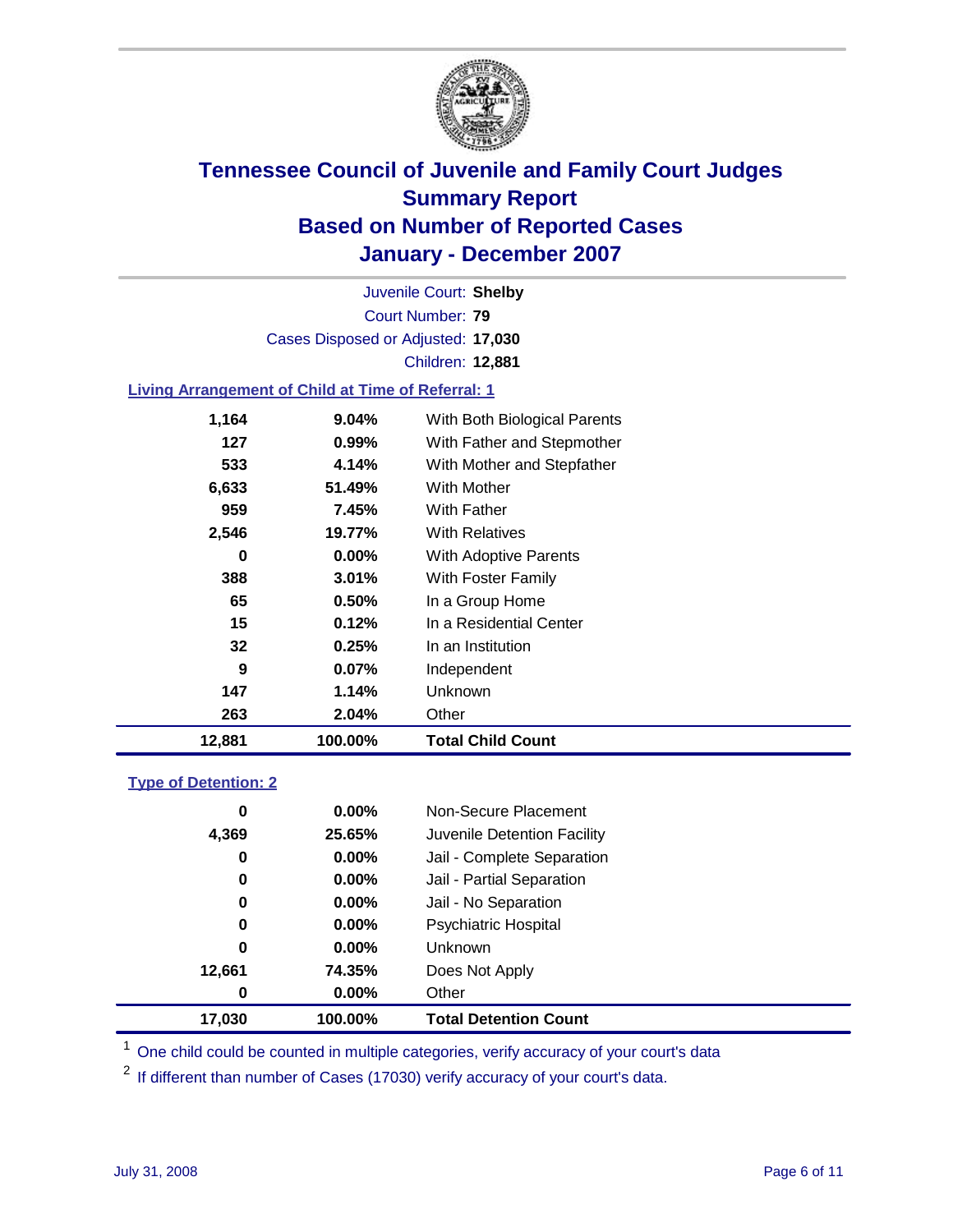

|                                                    | Juvenile Court: Shelby             |                                      |  |  |  |
|----------------------------------------------------|------------------------------------|--------------------------------------|--|--|--|
|                                                    | Court Number: 79                   |                                      |  |  |  |
|                                                    | Cases Disposed or Adjusted: 17,030 |                                      |  |  |  |
|                                                    |                                    | Children: 12,881                     |  |  |  |
| <b>Placement After Secure Detention Hearing: 1</b> |                                    |                                      |  |  |  |
| 1,171                                              | 6.88%                              | Returned to Prior Living Arrangement |  |  |  |
| 1,009                                              | 5.92%                              | Juvenile Detention Facility          |  |  |  |
| 0                                                  | 0.00%                              | Jail                                 |  |  |  |
| 0                                                  | 0.00%                              | Shelter / Group Home                 |  |  |  |
| 0                                                  | 0.00%                              | <b>Foster Family Home</b>            |  |  |  |
| 0                                                  | 0.00%                              | Psychiatric Hospital                 |  |  |  |
| O                                                  | 0.00%                              | Unknown / Not Reported               |  |  |  |
| 14,850                                             | 87.20%                             | Does Not Apply                       |  |  |  |
| 0                                                  | 0.00%                              | Other                                |  |  |  |
| 17,030                                             | 100.00%                            | <b>Total Placement Count</b>         |  |  |  |
| <b>Intake Actions: 2</b>                           |                                    |                                      |  |  |  |
|                                                    |                                    |                                      |  |  |  |
| 8,936                                              | 42.24%                             | <b>Petition Filed</b>                |  |  |  |
| 0                                                  | 0.00%                              | <b>Motion Filed</b>                  |  |  |  |
| 0                                                  | 0.00%                              | <b>Citation Processed</b>            |  |  |  |
| 0                                                  | 0.00%                              | Notification of Paternity Processed  |  |  |  |
| $\bf{0}$                                           | 0.00%                              | Scheduling of Judicial Review        |  |  |  |
| 0                                                  | 0.00%                              | Scheduling of Administrative Review  |  |  |  |
| 0                                                  | 0.00%                              | Scheduling of Foster Care Review     |  |  |  |
| O                                                  | 0.00%                              | Unknown                              |  |  |  |
| 12,221                                             | 57.76%                             | Does Not Apply                       |  |  |  |
| $\bf{0}$                                           | 0.00%                              | Other                                |  |  |  |
| 21,157                                             |                                    |                                      |  |  |  |

<sup>1</sup> If different than number of Cases (17030) verify accuracy of your court's data.

<sup>2</sup> If different than number of Referral Reasons (21157), verify accuracy of your court's data.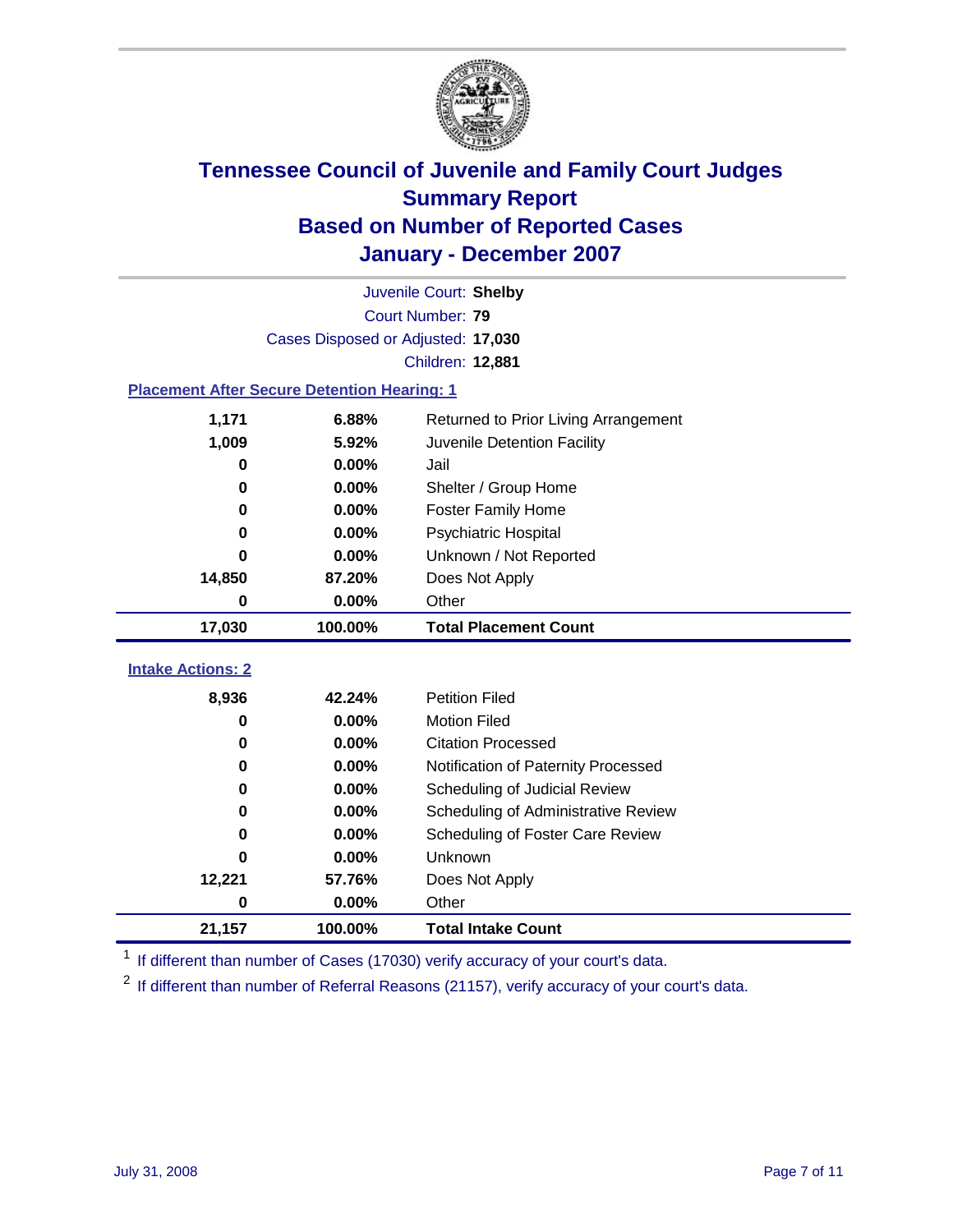

Court Number: **79** Juvenile Court: **Shelby** Cases Disposed or Adjusted: **17,030** Children: **12,881**

#### **Last Grade Completed by Child: 1**

| 12,881   | 100.00% | <b>Total Child Count</b> |
|----------|---------|--------------------------|
| $\bf{0}$ | 0.00%   | Other                    |
| 254      | 1.97%   | Unknown                  |
| 1,138    | 8.83%   | Never Attended School    |
| 0        | 0.00%   | Graduated                |
| $\bf{0}$ | 0.00%   | <b>GED</b>               |
| 1        | 0.01%   | Non-Graded Special Ed    |
| 105      | 0.82%   | 12th Grade               |
| 766      | 5.95%   | 11th Grade               |
| 1,583    | 12.29%  | 10th Grade               |
| 2,176    | 16.89%  | 9th Grade                |
| 2,364    | 18.35%  | 8th Grade                |
| 1,461    | 11.34%  | 7th Grade                |
| 1,094    | 8.49%   | 6th Grade                |
| 521      | 4.04%   | 5th Grade                |
| 257      | 2.00%   | 4th Grade                |
| 220      | 1.71%   | 3rd Grade                |
| 223      | 1.73%   | 2nd Grade                |
| 210      | 1.63%   | 1st Grade                |
| 202      | 1.57%   | Kindergarten             |
| 306      | 2.38%   | Preschool                |
| 0        | 0.00%   | Too Young for School     |

### **Enrolled in Special Education: 1**

| 0      | $0.00\%$ | Yes                      |
|--------|----------|--------------------------|
| 12,881 | 100.00%  | No                       |
| 0      | $0.00\%$ | Unknown                  |
| 12,881 | 100.00%  | <b>Total Child Count</b> |

 $1$  One child could be counted in multiple categories, verify accuracy of your court's data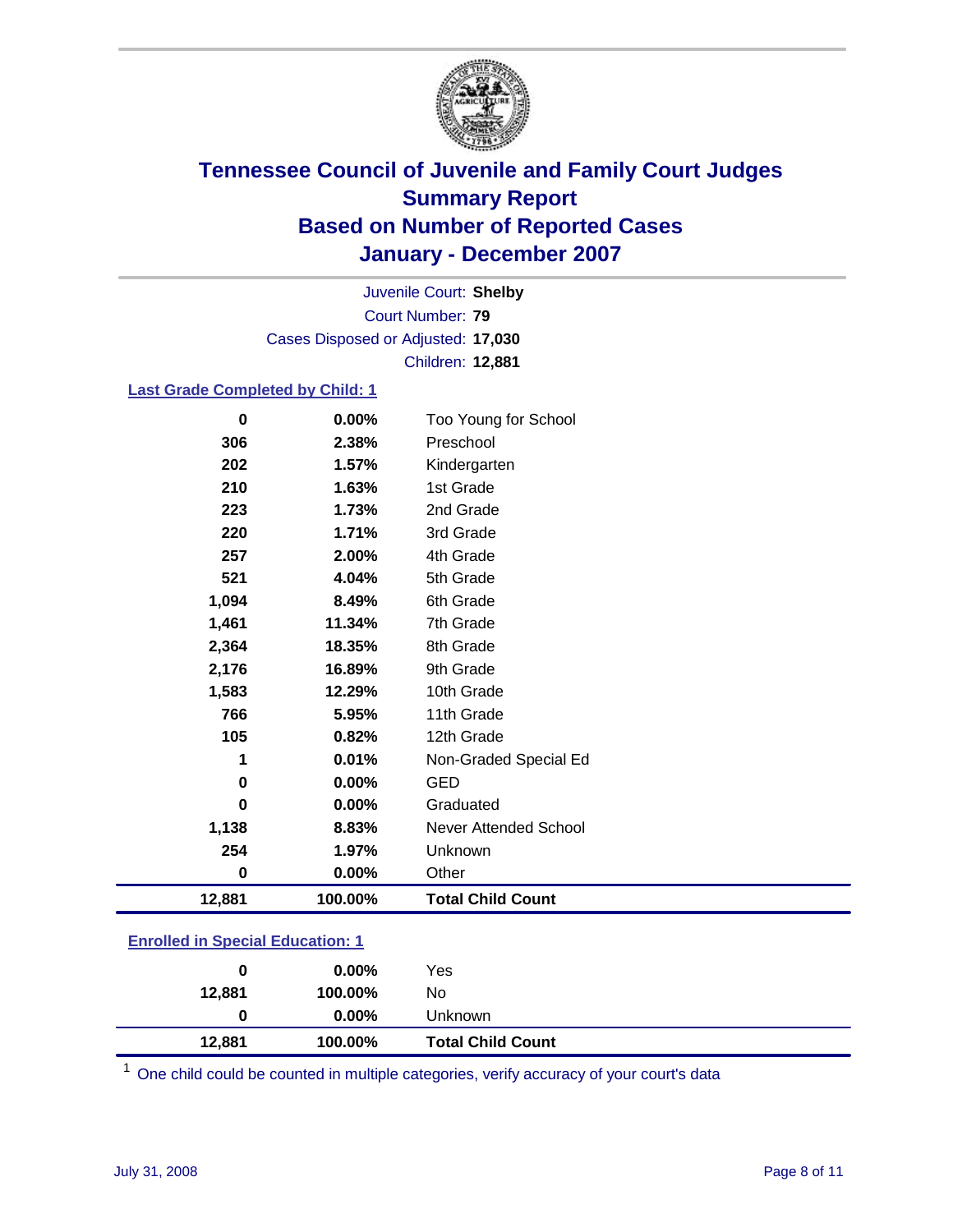

| Juvenile Court: Shelby       |                                    |                           |  |  |  |
|------------------------------|------------------------------------|---------------------------|--|--|--|
|                              | Court Number: 79                   |                           |  |  |  |
|                              | Cases Disposed or Adjusted: 17,030 |                           |  |  |  |
|                              |                                    | Children: 12,881          |  |  |  |
| <b>Action Executed By: 1</b> |                                    |                           |  |  |  |
| 3,031                        | 14.33%                             | Judge                     |  |  |  |
| 6,550                        | 30.96%                             | Referee                   |  |  |  |
| 11,573                       | 54.70%                             | <b>YSO</b>                |  |  |  |
| 3                            | 0.01%                              | Other                     |  |  |  |
| $\bf{0}$                     | 0.00%                              | Unknown / Not Reported    |  |  |  |
| 21,157                       | 100.00%                            | <b>Total Action Count</b> |  |  |  |

### **Formal / Informal Actions: 1**

| 1,383  | 6.54%    | Dismissed                                        |
|--------|----------|--------------------------------------------------|
| 0      | $0.00\%$ | Retired / Nolle Prosequi                         |
| 3,944  | 18.64%   | <b>Complaint Substantiated Delinquent</b>        |
| 13     | 0.06%    | <b>Complaint Substantiated Status Offender</b>   |
| 1,679  | 7.94%    | <b>Complaint Substantiated Dependent/Neglect</b> |
| 0      | $0.00\%$ | <b>Complaint Substantiated Abused</b>            |
| 0      | $0.00\%$ | <b>Complaint Substantiated Mentally III</b>      |
| 12,877 | 60.86%   | Informal Adjustment                              |
| 0      | $0.00\%$ | <b>Pretrial Diversion</b>                        |
| 388    | 1.83%    | <b>Transfer to Adult Court Hearing</b>           |
| 0      | $0.00\%$ | Charges Cleared by Transfer to Adult Court       |
| 0      | $0.00\%$ | Special Proceeding                               |
| 0      | $0.00\%$ | <b>Review Concluded</b>                          |
| 0      | $0.00\%$ | Case Held Open                                   |
| 873    | 4.13%    | Other                                            |
| 0      | 0.00%    | Unknown / Not Reported                           |
| 21,157 | 100.00%  | <b>Total Action Count</b>                        |

<sup>1</sup> If different than number of Referral Reasons (21157), verify accuracy of your court's data.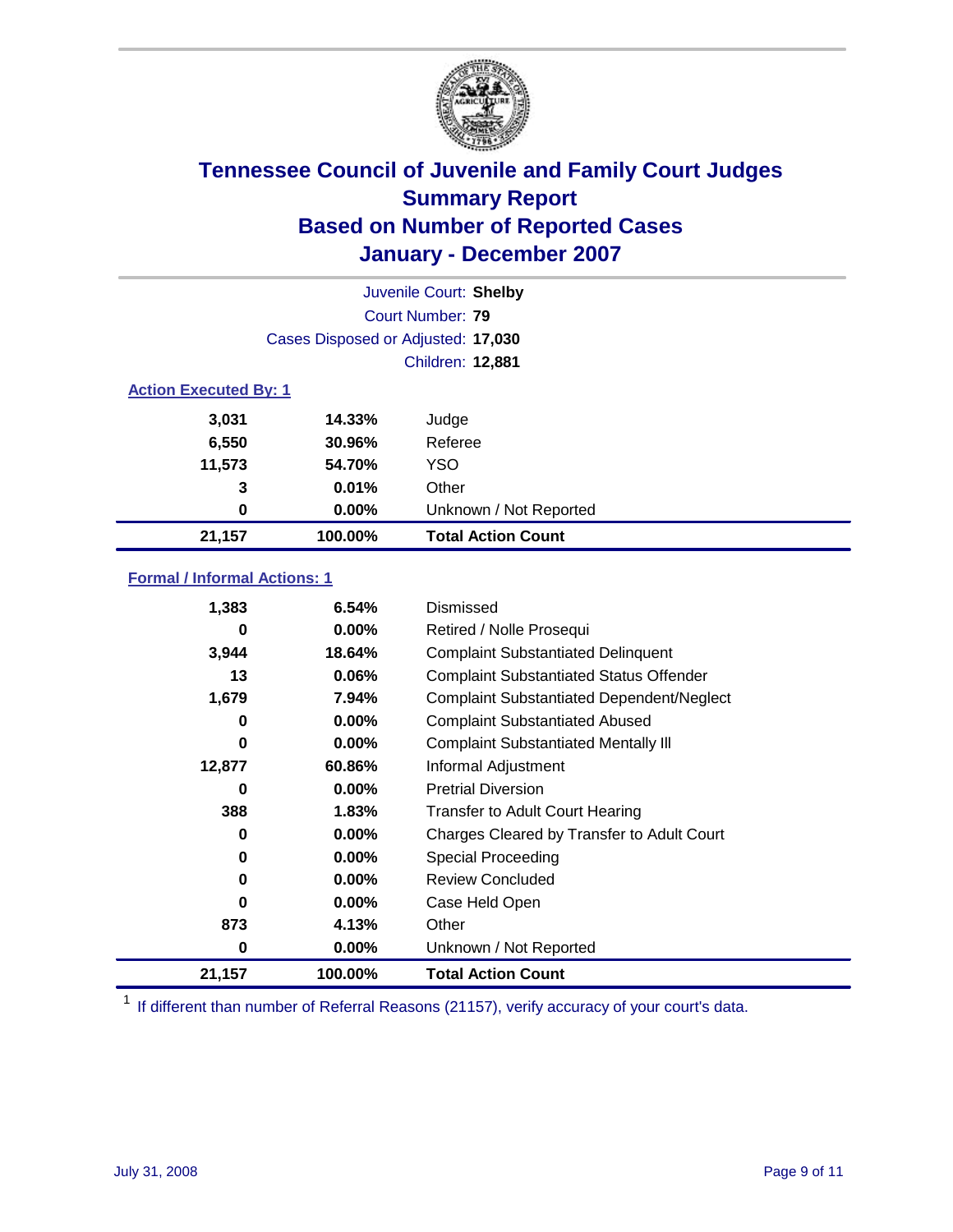

|                       |                                    | Juvenile Court: Shelby                                |
|-----------------------|------------------------------------|-------------------------------------------------------|
|                       |                                    | Court Number: 79                                      |
|                       | Cases Disposed or Adjusted: 17,030 |                                                       |
|                       |                                    | Children: 12,881                                      |
| <b>Case Outcomes:</b> |                                    | There can be multiple outcomes for one child or case. |
| 3,078                 | 14.89%                             | <b>Case Dismissed</b>                                 |
| 0                     | 0.00%                              | Case Retired or Nolle Prosequi                        |
| 7,674                 | 37.13%                             | Warned / Counseled                                    |
| 0                     | 0.00%                              | <b>Held Open For Review</b>                           |
| 1,019                 | 4.93%                              | Supervision / Probation to Juvenile Court             |
| 88                    | 0.43%                              | <b>Probation to Parents</b>                           |
| 408                   | 1.97%                              | Referral to Another Entity for Supervision / Service  |
| 797                   | 3.86%                              | Referred for Mental Health Counseling                 |
| 3                     | 0.01%                              | Referred for Alcohol and Drug Counseling              |
| 0                     | 0.00%                              | Referred to Alternative School                        |
| 4                     | 0.02%                              | Referred to Private Child Agency                      |
| 3                     | 0.01%                              | Referred to Defensive Driving School                  |
| 0                     | 0.00%                              | Referred to Alcohol Safety School                     |
| 0                     | 0.00%                              | Referred to Juvenile Court Education-Based Program    |
| 411                   | 1.99%                              | Driver's License Held Informally                      |
| 0                     | 0.00%                              | <b>Voluntary Placement with DMHMR</b>                 |
| 0                     | 0.00%                              | <b>Private Mental Health Placement</b>                |
| 0                     | 0.00%                              | <b>Private MR Placement</b>                           |
| 1,390                 | 6.73%                              | Placement with City/County Agency/Facility            |
| 2,178                 | 10.54%                             | Placement with Relative / Other Individual            |
| 3                     | 0.01%                              | Fine                                                  |
| 643                   | 3.11%                              | <b>Public Service</b>                                 |
| 355                   | 1.72%                              | Restitution                                           |
| 0                     | 0.00%                              | <b>Runaway Returned</b>                               |
| 20                    | 0.10%                              | No Contact Order                                      |
| 258                   | 1.25%                              | Injunction Other than No Contact Order                |
| 6                     | 0.03%                              | <b>House Arrest</b>                                   |
| 0                     | 0.00%                              | <b>Court Defined Curfew</b>                           |
| 0                     | 0.00%                              | Dismissed from Informal Adjustment                    |
| 0                     | 0.00%                              | <b>Dismissed from Pretrial Diversion</b>              |
| 1                     | 0.00%                              | <b>Released from Probation</b>                        |
| 185                   | 0.90%                              | <b>Transferred to Adult Court</b>                     |
| $\pmb{0}$             | $0.00\%$                           | <b>DMHMR Involuntary Commitment</b>                   |